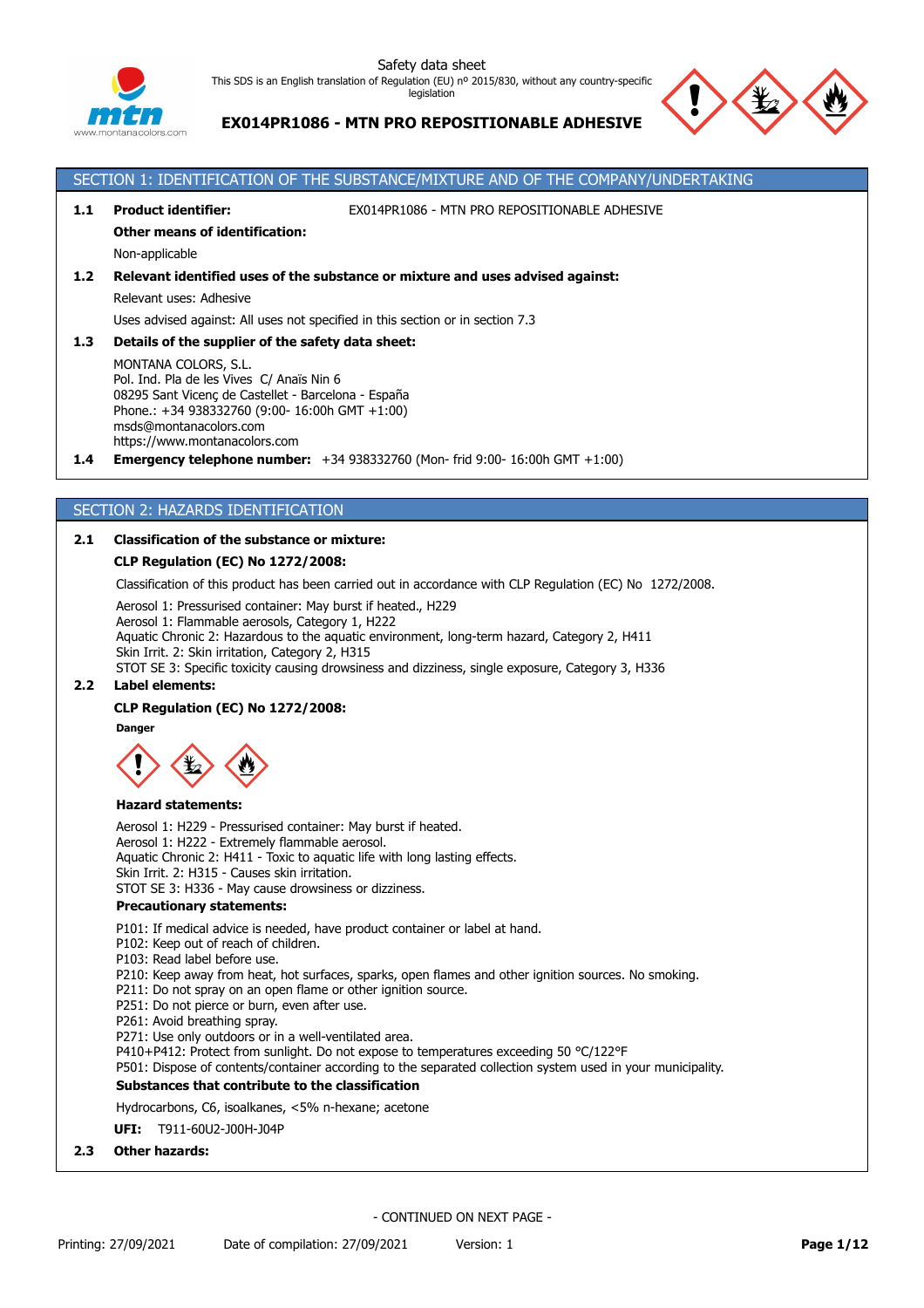

# **EX014PR1086 - MTN PRO REPOSITIONABLE ADHESIVE**

# SECTION 2: HAZARDS IDENTIFICATION (continued)

Product fails to meet PBT/vPvB criteria

# SECTION 3: COMPOSITION/INFORMATION ON INGREDIENTS

### **3.1 Substance:**

Non-applicable

### **3.2 Mixture:**

### **Chemical description:** Aerosol

### **Components:**

In accordance with Annex II of Regulation (EC) No 1907/2006 (point 3), the product contains:

|               | Identification                                                                               |                          | Chemical name/Classification                                                                                     |                   |              |  |  |
|---------------|----------------------------------------------------------------------------------------------|--------------------------|------------------------------------------------------------------------------------------------------------------|-------------------|--------------|--|--|
| CAS:<br>EC:   | 64742-49-0<br>931-254-9                                                                      |                          | Hydrocarbons, C6, isoalkanes, <5% n-hexane(1)<br>Self-classified                                                 |                   |              |  |  |
| Index:        | Non-applicable<br>REACH: 01-2119484651-34-<br><b>XXXX</b>                                    | Regulation 1272/2008     | Aquatic Chronic 2: H411; Asp. Tox. 1: H304; Flam. Liq. 2: H225; Skin Irrit. 2:<br>H315; STOT SE 3: H336 - Danger | > S               | $30 - 50 \%$ |  |  |
| CAS:          | 106-97-8                                                                                     | Butane <sup>(2)</sup>    |                                                                                                                  | ATP CLP00         |              |  |  |
| EC:<br>Index: | 203-448-7<br>601-004-00-0<br>REACH: 01-2119474691-32-<br><b>XXXX</b>                         | Regulation 1272/2008     | Flam. Gas 1A: H220; Press. Gas: H280 - Danger                                                                    | ◇                 | $20 - 30%$   |  |  |
| CAS:          | 74-98-6                                                                                      | Propane <sup>(2)</sup>   |                                                                                                                  | ATP CLP00         |              |  |  |
| EC:<br>Index: | 200-827-9<br>601-003-00-5<br>REACH: 01-2119486944-21-<br><b>XXXX</b>                         | Regulation 1272/2008     | Flam. Gas 1A: H220; Press. Gas: H280 - Danger                                                                    | $\Leftrightarrow$ | $5 - 10%$    |  |  |
| CAS:          | $75 - 28 - 5$                                                                                | Isobutane <sup>(2)</sup> |                                                                                                                  | ATP CLP00         |              |  |  |
| EC:<br>Index: | 200-857-2<br>601-004-00-0<br>Regulation 1272/2008<br>REACH: 01-2119485395-27-<br><b>XXXX</b> |                          | $\Leftrightarrow$<br>Flam. Gas 1A: H220; Press. Gas: H280 - Danger                                               |                   | $5 - 10%$    |  |  |
| CAS:          | $67 - 64 - 1$<br>200-662-2                                                                   | acetone <sup>(1)</sup>   |                                                                                                                  | ATP CLP00         |              |  |  |
| EC:<br>Index: | 606-001-00-8<br>REACH: 01-2119471330-49-<br><b>XXXX</b>                                      | Regulation 1272/2008     | Eye Irrit. 2: H319; Flam. Lig. 2: H225; STOT SE 3: H336; EUH066 - Danger                                         | 〈^                | $5 - 10%$    |  |  |

<sup>(1)</sup> Substances presenting a health or environmental hazard which meet criteria laid down in Regulation (EU) No. 2015/830 <sup>(2)</sup> Voluntarily-listed substance failing to meet any of the criteria set out in Regulation (EU) No. 2015/830

To obtain more information on the hazards of the substances consult sections 11, 12 and 16.

# SECTION 4: FIRST AID MEASURES

## **4.1 Description of first aid measures:**

The symptoms resulting from intoxication can appear after exposure, therefore, in case of doubt, seek medical attention for direct exposure to the chemical product or persistent discomfort, showing the SDS of this product.

#### **By inhalation:**

Remove the person affected from the area of exposure, provide with fresh air and keep at rest. In serious cases such as cardiorespiratory failure, artificial resuscitation techniques will be necessary (mouth to mouth resuscitation, cardiac massage, oxygen supply, etc.) requiring immediate medical assistance.

### **By skin contact:**

Remove contaminated clothing and footwear, rinse skin or shower the person affected if appropriate with plenty of cold water and neutral soap. In serious cases see a doctor. If the product causes burns or freezing, clothing should not be removed as this could worsen the injury caused if it is stuck to the skin. If blisters form on the skin, these should never be burst as this will increase the risk of infection.

### **By eye contact:**

Rinse eyes thoroughly with water for at least 15 minutes. If the injured person uses contact lenses, these should be removed unless they are stuck to the eyes, in which case removal could cause further damage. In all cases, after cleaning, a doctor should be consulted as quickly as possible with the SDS for the product.

### **By ingestion/aspiration:**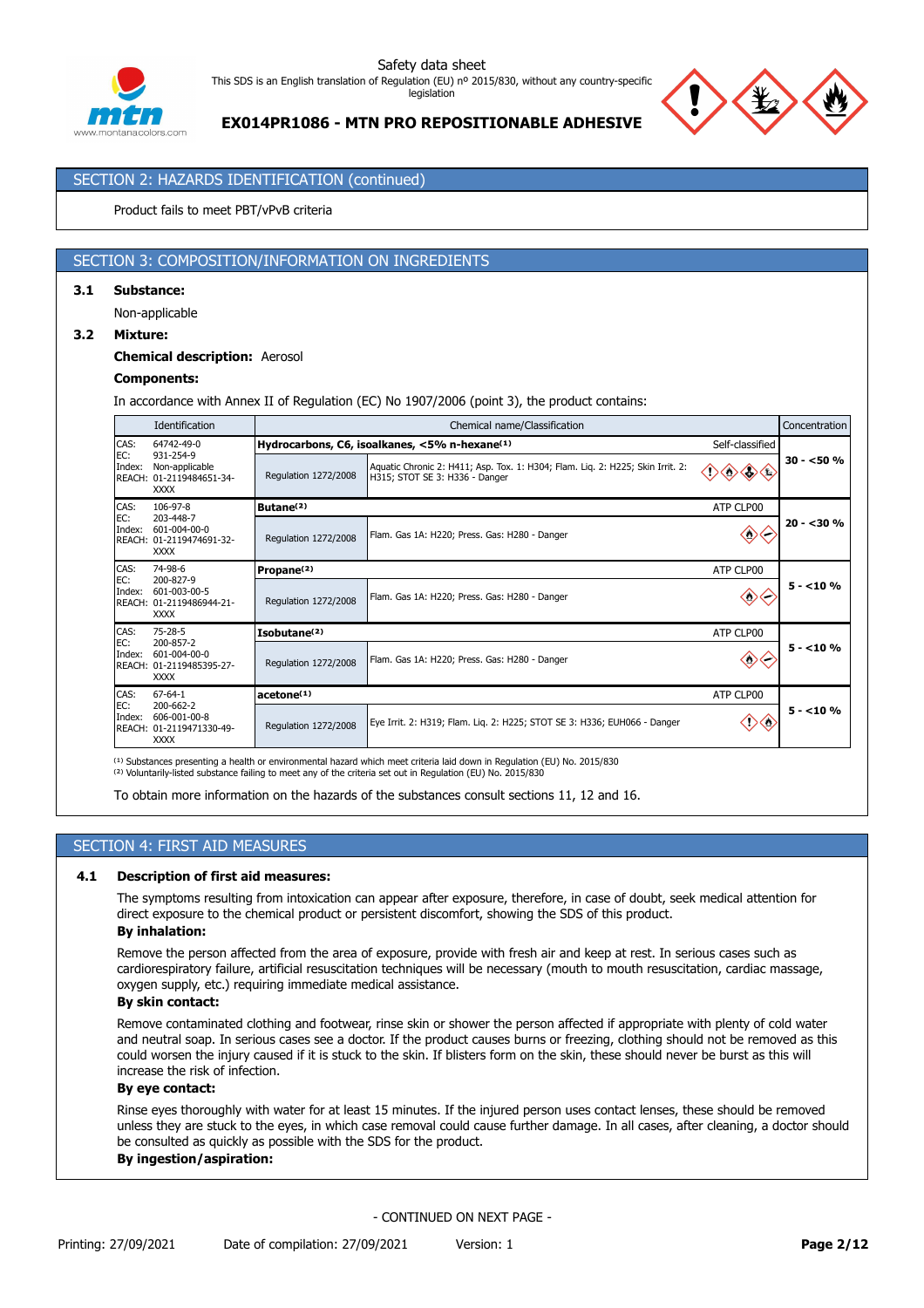

legislation



**EX014PR1086 - MTN PRO REPOSITIONABLE ADHESIVE**

# SECTION 4: FIRST AID MEASURES (continued)

Do not induce vomiting, but if it does happen keep the head down to avoid aspiration. Keep the person affected at rest. Rinse out the mouth and throat, as they may have been affected during ingestion.

# **4.2 Most important symptoms and effects, both acute and delayed:**

Acute and delayed effects are indicated in sections 2 and 11.

### **4.3 Indication of any immediate medical attention and special treatment needed:**

Non-applicable

# SECTION 5: FIREFIGHTING MEASURES

### **5.1 Extinguishing media:**

### **Suitable extinguishing media:**

If possible use polyvalent powder fire extinguishers (ABC powder), alternatively use foam or carbon dioxide extinguishers (CO₂).

### **Unsuitable extinguishing media:**

IT IS RECOMMENDED NOT to use full jet water as an extinguishing agent.

### **5.2 Special hazards arising from the substance or mixture:**

As a result of combustion or thermal decomposition reactive sub-products are created that can become highly toxic and, consequently, can present a serious health risk.

### **5.3 Advice for firefighters:**

Depending on the magnitude of the fire it may be necessary to use full protective clothing and self-contained breathing apparatus (SCBA). Minimum emergency facilities and equipment should be available (fire blankets, portable first aid kit,...) in accordance with Directive 89/654/EC.

#### **Additional provisions:**

Act in accordance with the Internal Emergency Plan and the Information Sheets on actions to take after an accident or other emergencies. Eliminate all sources of ignition. In case of fire, cool the storage containers and tanks for products susceptible to combustion, explosion or BLEVE as a result of high temperatures. Avoid spillage of the products used to extinguish the fire into an aqueous medium.

# SECTION 6: ACCIDENTAL RELEASE MEASURES

### **6.1 Personal precautions, protective equipment and emergency procedures:**

Isolate leaks provided that there is no additional risk for the people performing this task. Evacuate the area and keep out those without protection. Personal protection equipment must be used against potential contact with the spilt product (See section 8). Above all prevent the formation of any vapour-air flammable mixtures, through either ventilation or the use of an inert medium. Destroy any source of ignition. Eliminate electrostatic charges by interconnecting all the conductive surfaces on which static electricity could form, and also ensuring that all surfaces are connected to the ground.

# **6.2 Environmental precautions:**

Avoid at all cost any type of spillage into an aqueous medium. Contain the product absorbed appropriately in hermetically sealed containers. Notify the relevant authority in case of exposure to the general public or the environment.

### **6.3 Methods and material for containment and cleaning up:**

It is recommended:

Absorb the spillage using sand or inert absorbent and move it to a safe place. Do not absorb in sawdust or other combustible absorbents. For any concern related to disposal consult section 13.

# **6.4 Reference to other sections:**

See sections 8 and 13.

# SECTION 7: HANDLING AND STORAGE

### **7.1 Precautions for safe handling:**

### A.- Precautions for safe manipulation

Comply with the current legislation concerning the prevention of industrial risks. Keep containers hermetically sealed. Control spills and residues, destroying them with safe methods (section 6). Avoid leakages from the container. Maintain order and cleanliness where dangerous products are used.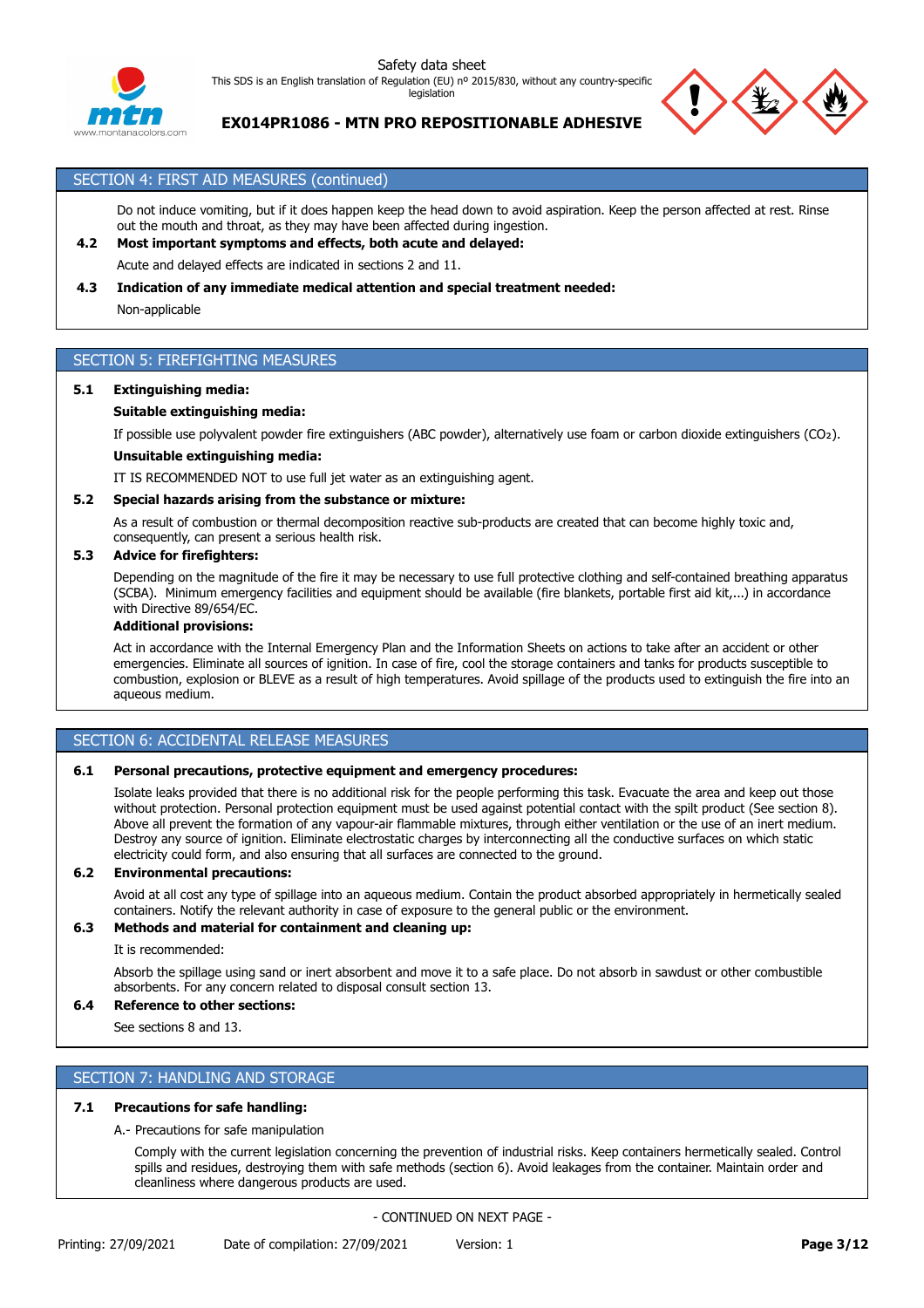

# **EX014PR1086 - MTN PRO REPOSITIONABLE ADHESIVE**

# SECTION 7: HANDLING AND STORAGE (continued)

B.- Technical recommendations for the prevention of fires and explosions

Avoid the evaporation of the product as it contains flammable substances, which could form flammable vapour/air mixtures in the presence of sources of ignition. Control sources of ignition (mobile phones, sparks,...) and transfer at slow speeds to avoid the creation of electrostatic charges. Consult section 10 for conditions and materials that should be avoided.

C.- Technical recommendations to prevent ergonomic and toxicological risks

Do not eat or drink during the process, washing hands afterwards with suitable cleaning products.

D.- Technical recommendations to prevent environmental risks

Due to the danger of this product for the environment it is recommended to use it within an area containing contamination control barriers in case of spillage, as well as having absorbent material in close proximity.

# **7.2 Conditions for safe storage, including any incompatibilities:**

| A.- Technical measures for storage |                  |
|------------------------------------|------------------|
| Minimum Temp.:                     | 5 <sup>o</sup> C |
| Maximum Temp.:                     | 30 OC            |
| Maximum time:                      | 120 Months       |
|                                    |                  |

B.- General conditions for storage

Avoid sources of heat, radiation, static electricity and contact with food. For additional information see subsection 10.5

### **7.3 Specific end use(s):**

Except for the instructions already specified it is not necessary to provide any special recommendation regarding the uses of this product.

# SECTION 8: EXPOSURE CONTROLS/PERSONAL PROTECTION

### **8.1 Control parameters:**

Substances whose occupational exposure limits have to be monitored in the workplace (European OEL, not country-specific legislation):

Directive (EU) 2000/39, Directive 2004/37/EC,Directive (EU) 2006/15, Directive (EU) 2009/161, Directive (EU) 2017/164, Directive (EU) 2019/1831:

|              | Identification   | Occupational exposure limits |         |                        |
|--------------|------------------|------------------------------|---------|------------------------|
| acetone      |                  | IOELV (8h)                   | 500 ppm | 1210 mg/m <sup>3</sup> |
| CAS: 67-64-1 | 200-662-2<br>EC: | (STEL<br><b>IOEL</b>         |         |                        |

### **DNEL (Workers):**

|                                            |                   | Short exposure<br>Long exposure |                        |                        |                |
|--------------------------------------------|-------------------|---------------------------------|------------------------|------------------------|----------------|
| <b>Identification</b>                      | Systemic          | Local                           | Systemic               | Local                  |                |
| Hydrocarbons, C6, isoalkanes, <5% n-hexane | Oral              | Non-applicable                  | Non-applicable         | Non-applicable         | Non-applicable |
| CAS: 64742-49-0                            | Dermal            | Non-applicable                  | Non-applicable         | 13964 mg/kg            | Non-applicable |
| EC: 931-254-9                              | <b>Inhalation</b> | Non-applicable                  | Non-applicable         | 5306 mg/m <sup>3</sup> | Non-applicable |
| acetone                                    | Oral              | Non-applicable                  | Non-applicable         | Non-applicable         | Non-applicable |
| CAS: 67-64-1                               | Dermal            | Non-applicable                  | Non-applicable         | 186 mg/kg              | Non-applicable |
| EC: 200-662-2                              | <b>Inhalation</b> | Non-applicable                  | 2420 mg/m <sup>3</sup> | 1210 mg/m <sup>3</sup> | Non-applicable |

### **DNEL (General population):**

|                                            |            |                | Short exposure | Long exposure          |                |
|--------------------------------------------|------------|----------------|----------------|------------------------|----------------|
| Identification                             |            | Systemic       | Local          | Systemic               | Local          |
| Hydrocarbons, C6, isoalkanes, <5% n-hexane | Oral       | Non-applicable | Non-applicable | 1301 mg/kg             | Non-applicable |
| CAS: 64742-49-0                            | Dermal     | Non-applicable | Non-applicable | 1377 mg/kg             | Non-applicable |
| EC: 931-254-9                              | Inhalation | Non-applicable | Non-applicable | 1131 mg/m <sup>3</sup> | Non-applicable |
| acetone                                    | Oral       | Non-applicable | Non-applicable | $62 \text{ mg/kg}$     | Non-applicable |
| CAS: 67-64-1                               | Dermal     | Non-applicable | Non-applicable | $62 \text{ mg/kg}$     | Non-applicable |
| EC: 200-662-2<br>Inhalation                |            | Non-applicable | Non-applicable | $200 \text{ mg/m}^3$   | Non-applicable |
| <b>PNEC:</b>                               |            |                |                |                        |                |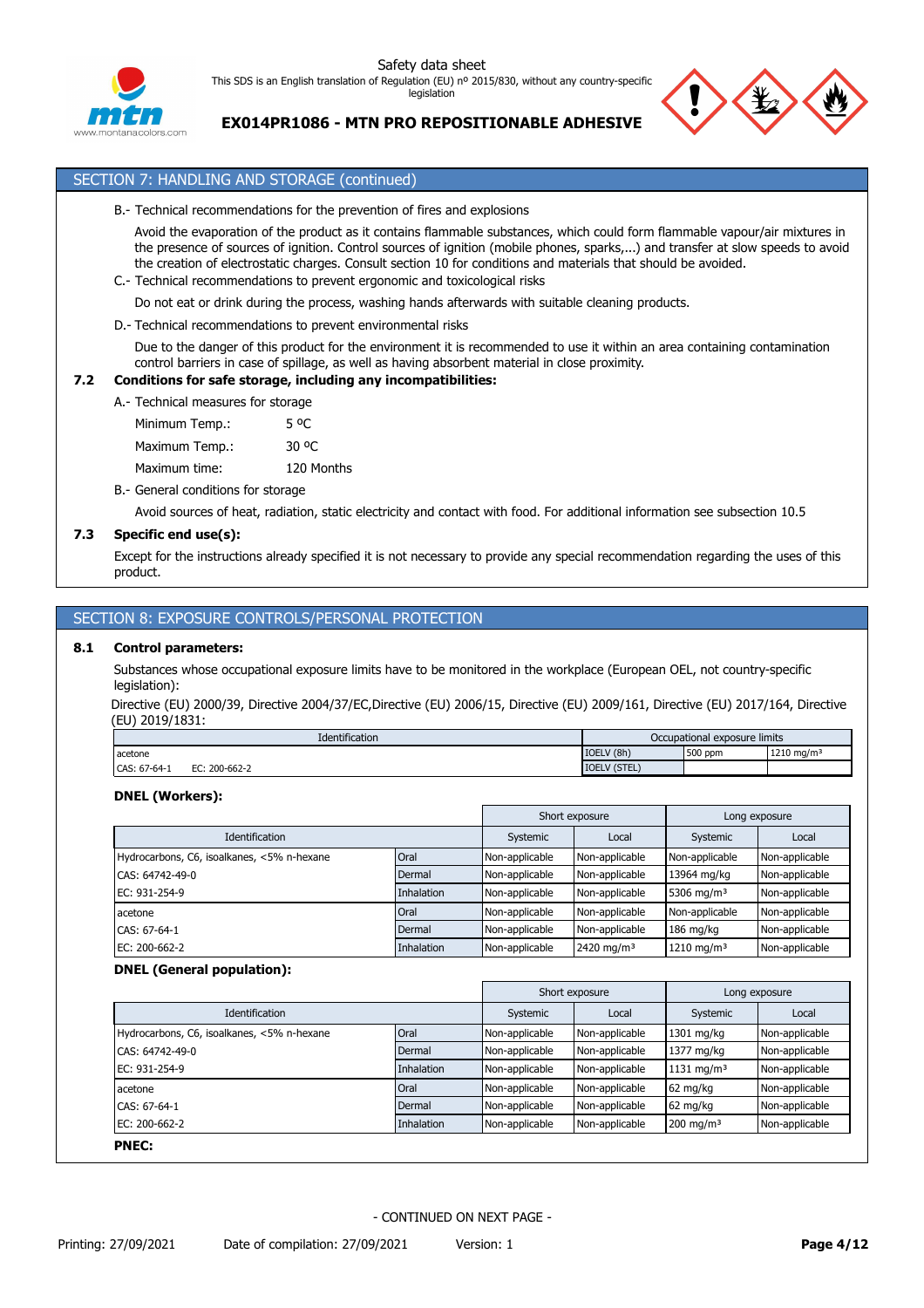



**EX014PR1086 - MTN PRO REPOSITIONABLE ADHESIVE**

# SECTION 8: EXPOSURE CONTROLS/PERSONAL PROTECTION (continued)

| Identification |              |                      |                         |                      |
|----------------|--------------|----------------------|-------------------------|----------------------|
| acetone        | <b>STP</b>   | $100$ mg/L           | Fresh water             | $10,6$ mg/L          |
| CAS: 67-64-1   | Soil         | $29,5 \text{ mg/kg}$ | Marine water            | $1,06$ mg/L          |
| EC: 200-662-2  | Intermittent | $21 \text{ mg/L}$    | Sediment (Fresh water)  | $30,4 \text{ mg/kg}$ |
|                | Oral         | Non-applicable       | Sediment (Marine water) | $3,04 \text{ mg/kg}$ |

### **8.2 Exposure controls:**

A.- General security and hygiene measures in the work place

As a preventative measure it is recommended to use basic Personal Protective Equipment, with the corresponding <<CE marking>> in accordance with Regulation (EU) 2016/425. For more information on Personal Protective Equipment (storage, use, cleaning, maintenance, class of protection,…) consult the information leaflet provided by the manufacturer. For more information see subsection 7.1. All information contained herein is a recommendation which needs some specification from the labour risk prevention services as it is not known whether the company has additional measures at its disposal.

B.- Respiratory protection

| Pictogram                                                     | <b>PPE</b>                                      | Labelling      | <b>CEN Standard</b>                        | Remarks                                                                                                                       |
|---------------------------------------------------------------|-------------------------------------------------|----------------|--------------------------------------------|-------------------------------------------------------------------------------------------------------------------------------|
| <b>Report</b><br>Mandatory<br>respiratory tract<br>protection | Filter mask for gases,<br>vapours and particles | <b>CAT III</b> | EN 149:2001+A1:2009<br>EN 405:2002+A1:2010 | Replace when an increase in resistence to<br>breathing is observed and/or a smell or taste of the<br>contaminant is detected. |

C.- Specific protection for the hands

| Pictogram                                            | <b>PPE</b>                               | Labelling | CEN Standard | Remarks                                                                                                                                                                                                                                                   |
|------------------------------------------------------|------------------------------------------|-----------|--------------|-----------------------------------------------------------------------------------------------------------------------------------------------------------------------------------------------------------------------------------------------------------|
| <b>M<sub>m</sub></b><br>Mandatory hand<br>protection | Protective gloves against<br>minor risks | CAT       |              | Replace gloves in case of any sign of damage. For<br>prolonged periods of exposure to the product for<br>professional users/industrials, we recommend using<br>CE III gloves in line with standards EN 420:2004+<br>A1:2010 and EN ISO 374-1:2016+A1:2018 |

As the product is a mixture of several substances, the resistance of the glove material can not be calculated in advance with total reliability and has therefore to be checked prior to the application.

### D.- Ocular and facial protection

| Pictogram                            | <b>PPE</b>                                       | Labelling | <b>CEN Standard</b>             | Remarks                                                                                                                         |
|--------------------------------------|--------------------------------------------------|-----------|---------------------------------|---------------------------------------------------------------------------------------------------------------------------------|
| (UV)<br>Mandatory face<br>protection | Panoramic glasses against<br>splash/projections. | CAT II    | EN 166:2002<br>EN ISO 4007:2018 | Clean daily and disinfect periodically according to<br>the manufacturer's instructions. Use if there is a<br>risk of splashing. |

E.- Body protection

| Pictogram                             | <b>PPE</b>                                                          | Labelling      | <b>CEN Standard</b>                                                                                      | Remarks                                     |
|---------------------------------------|---------------------------------------------------------------------|----------------|----------------------------------------------------------------------------------------------------------|---------------------------------------------|
| Mandatory complete<br>body protection | Antistatic and fireproof<br>protective clothing                     | <b>CAT III</b> | EN 1149-1:2006<br>EN 1149-2:1997<br>EN 1149-3:2004<br>EN 168:2002<br>EN ISO 14116:2015<br>EN 1149-5:2018 | Limited protection against flames.          |
| Mandatory foot<br>protection          | Safety footwear with<br>antistatic and heat resistant<br>properties | <b>CAT III</b> | EN ISO 13287:2013<br>EN ISO 20345:2011                                                                   | Replace boots at any sign of deterioration. |

F.- Additional emergency measures

| Emergency measure                       | <b>Standards</b>                                | Emergency measure       | <b>Standards</b>                               |  |  |
|-----------------------------------------|-------------------------------------------------|-------------------------|------------------------------------------------|--|--|
| ÷<br>凰                                  | ANSI Z358-1<br>ISO 3864-1:2011, ISO 3864-4:2011 | <b>KOF</b><br><br><br>m | DIN 12 899<br>ISO 3864-1:2011, ISO 3864-4:2011 |  |  |
| Eyewash stations<br>Emergency shower    |                                                 |                         |                                                |  |  |
| <b>Environmental exposure controls:</b> |                                                 |                         |                                                |  |  |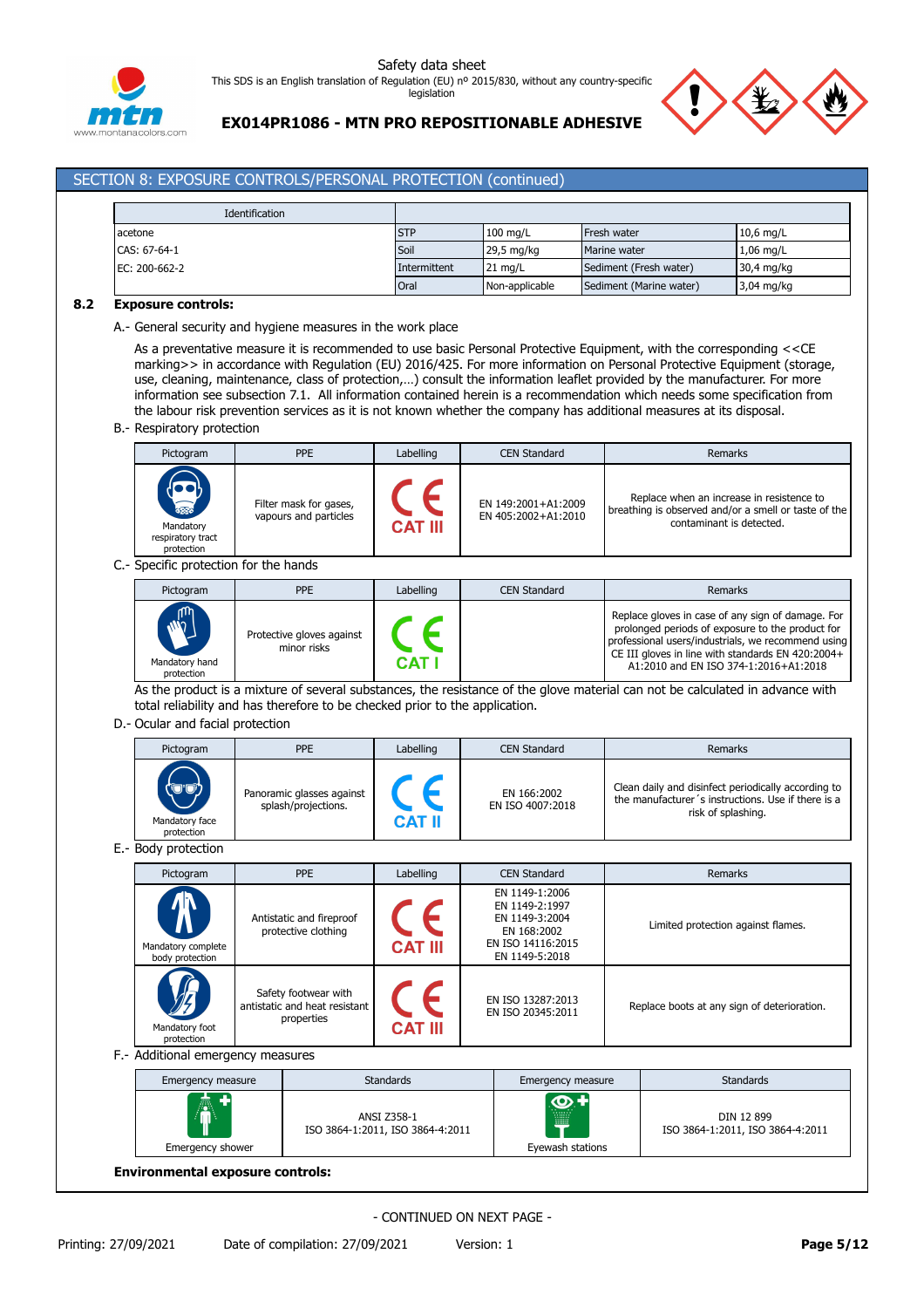

# **EX014PR1086 - MTN PRO REPOSITIONABLE ADHESIVE**

# SECTION 8: EXPOSURE CONTROLS/PERSONAL PROTECTION (continued)

In accordance with the community legislation for the protection of the environment it is recommended to avoid environmental spillage of both the product and its container. For additional information see subsection 7.1.D **Volatile organic compounds:**

With regard to Directive 2010/75/EU, this product has the following characteristics:

V.O.C. (Supply): 95,75 % weight V.O.C. density at 20 °C: 599,41 kg/m<sup>3</sup> (599,41 g/L) Average carbon number: 5,65 Average molecular weight: 82,88 g/mol

# SECTION 9: PHYSICAL AND CHEMICAL PROPERTIES

| 9.1 | Information on basic physical and chemical properties:                                             |                       |  |
|-----|----------------------------------------------------------------------------------------------------|-----------------------|--|
|     | For complete information see the product datasheet.                                                |                       |  |
|     | Appearance:                                                                                        |                       |  |
|     | Physical state at 20 °C:                                                                           | Aerosol               |  |
|     | Appearance:                                                                                        | Not available         |  |
|     | Colour:                                                                                            | Yellowish             |  |
|     | Odour:                                                                                             | Not available         |  |
|     | Odour threshold:                                                                                   | Non-applicable *      |  |
|     | <b>Volatility:</b>                                                                                 |                       |  |
|     | Boiling point at atmospheric pressure:                                                             | -1 °C (Propellant)    |  |
|     | Vapour pressure at 20 °C:                                                                          | Non-applicable *      |  |
|     | Vapour pressure at 50 °C:                                                                          | <300000 Pa (300 kPa)  |  |
|     | Evaporation rate at 20 °C:                                                                         | Non-applicable *      |  |
|     | <b>Product description:</b>                                                                        |                       |  |
|     | Density at 20 °C:                                                                                  | 626 kg/m <sup>3</sup> |  |
|     | Relative density at 20 °C.                                                                         | 0,626                 |  |
|     | Dynamic viscosity at 20 °C:                                                                        | Non-applicable *      |  |
|     | Kinematic viscosity at 20 °C:                                                                      | Non-applicable *      |  |
|     | Kinematic viscosity at 40 °C:                                                                      | Non-applicable *      |  |
|     | Concentration:                                                                                     | Non-applicable *      |  |
|     | pH:                                                                                                | Non-applicable *      |  |
|     | Vapour density at 20 °C:                                                                           | Non-applicable *      |  |
|     | Partition coefficient n-octanol/water 20 °C:                                                       | Non-applicable *      |  |
|     | Solubility in water at 20 °C:                                                                      |                       |  |
|     | Solubility properties:                                                                             | Non-applicable *      |  |
|     | Decomposition temperature:                                                                         | Non-applicable *      |  |
|     | Melting point/freezing point:                                                                      | Non-applicable *      |  |
|     | Recipient pressure:                                                                                | Non-applicable *      |  |
|     | Explosive properties:                                                                              | Non-applicable *      |  |
|     | Oxidising properties:                                                                              | Non-applicable *      |  |
|     | <b>Flammability:</b>                                                                               |                       |  |
|     | Flash Point:                                                                                       | -60 °C (Propellant)   |  |
|     | Heat of combustion:                                                                                | Non-applicable *      |  |
|     | Flammability (solid, gas):                                                                         | Non-applicable *      |  |
|     | *Not relevant due to the nature of the product, not providing information property of its hazards. |                       |  |

- CONTINUED ON NEXT PAGE -

Printing: 27/09/2021 Date of compilation: 27/09/2021 Version: 1 **Page 6/12**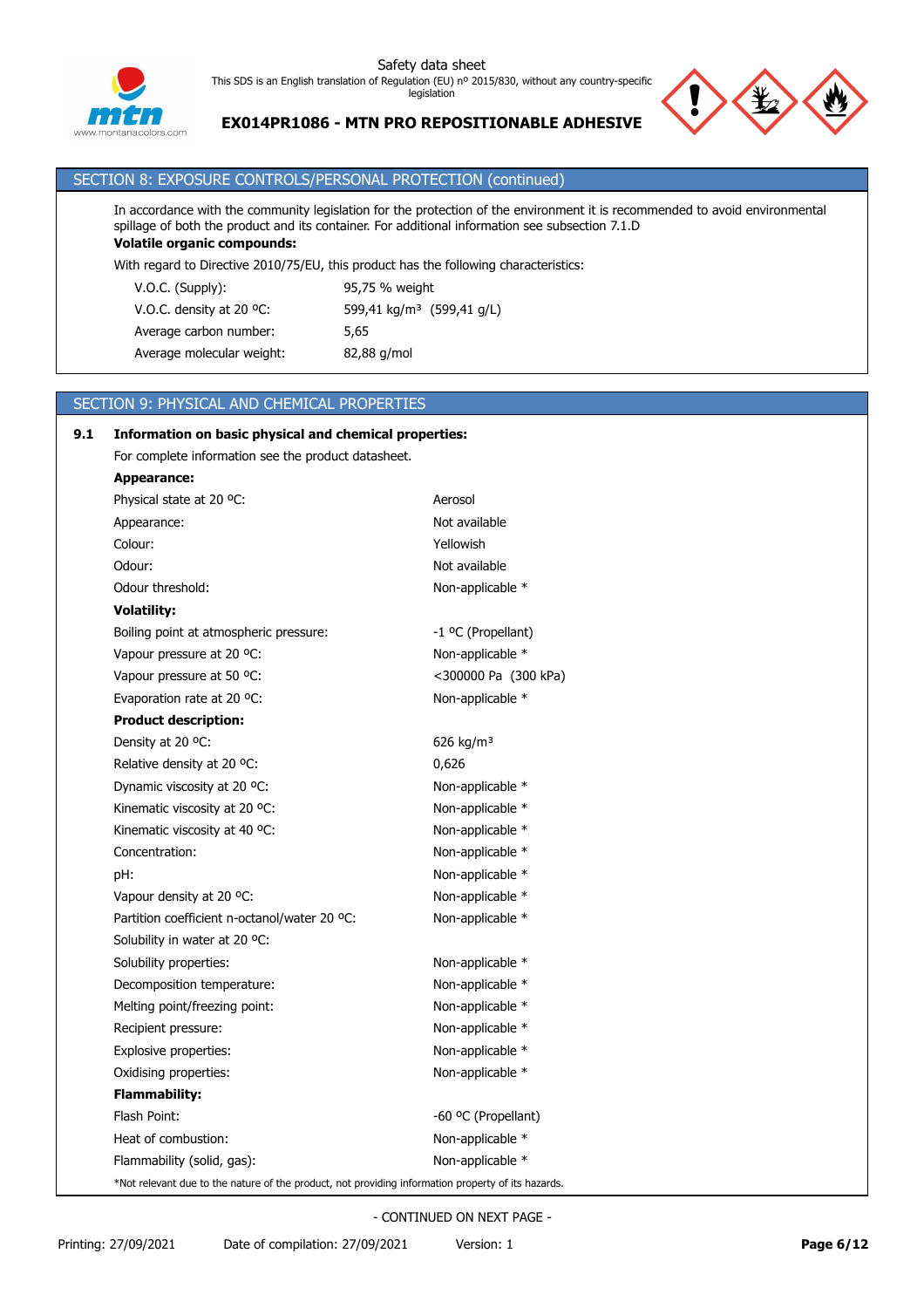

# **EX014PR1086 - MTN PRO REPOSITIONABLE ADHESIVE**



|     | SECTION 9: PHYSICAL AND CHEMICAL PROPERTIES (continued)                                            |                     |  |  |  |  |
|-----|----------------------------------------------------------------------------------------------------|---------------------|--|--|--|--|
|     | Autoignition temperature:                                                                          | 365 °C (Propellant) |  |  |  |  |
|     | Lower flammability limit:                                                                          | Non-applicable *    |  |  |  |  |
|     | Upper flammability limit:                                                                          | Non-applicable *    |  |  |  |  |
|     | <b>Explosive:</b>                                                                                  |                     |  |  |  |  |
|     | Lower explosive limit:                                                                             | Non-applicable *    |  |  |  |  |
|     | Upper explosive limit:                                                                             | Non-applicable *    |  |  |  |  |
| 9.2 | <b>Other information:</b>                                                                          |                     |  |  |  |  |
|     | Surface tension at 20 °C:                                                                          | Non-applicable *    |  |  |  |  |
|     | Refraction index:                                                                                  | Non-applicable *    |  |  |  |  |
|     | *Not relevant due to the nature of the product, not providing information property of its hazards. |                     |  |  |  |  |

# SECTION 10: STABILITY AND REACTIVITY

### **10.1 Reactivity:**

No hazardous reactions are expected because the product is stable under recommended storage conditions. See section 7.

### **10.2 Chemical stability:**

Chemically stable under the conditions of storage, handling and use.

# **10.3 Possibility of hazardous reactions:**

Under the specified conditions, hazardous reactions that lead to excessive temperatures or pressure are not expected.

### **10.4 Conditions to avoid:**

Applicable for handling and storage at room temperature:

| friction<br>Shock.<br>and | <br>Contact with air | emperature<br><b>TO</b>  | Sunlight                 | <br>Humiditv     |
|---------------------------|----------------------|--------------------------|--------------------------|------------------|
| Not<br>: applicable       | Not<br>applicable    | Risk<br>combustion<br>nt | impact<br>Avoio<br>direc | No<br>applicable |

#### **10.5 Incompatible materials:**

| Acids                 | Water          | $\cdots$<br>Oxidising materials | Combustible materials | <b>Others</b>                    |
|-----------------------|----------------|---------------------------------|-----------------------|----------------------------------|
| Avoid strong<br>acids | Not applicable | * impact<br>Avoid direct        | Not applicable        | Avoid alkalis or strong<br>bases |

### **10.6 Hazardous decomposition products:**

See subsection 10.3, 10.4 and 10.5 to find out the specific decomposition products. Depending on the decomposition conditions, complex mixtures of chemical substances can be released: carbon dioxide (CO2), carbon monoxide and other organic compounds.

# SECTION 11: TOXICOLOGICAL INFORMATION

### **11.1 Information on toxicological effects:**

The experimental information related to the toxicological properties of the product itself is not available

#### **Dangerous health implications:**

In case of exposure that is repetitive, prolonged or at concentrations higher than the recommended occupational exposure limits, adverse effects on health may result, depending on the means of exposure:

- A- Ingestion (acute effect):
	- Acute toxicity : Based on available data, the classification criteria are not met, as it does not contain substances classified as dangerous for consumption. For more information see section 3.
	- Corrosivity/Irritability: The consumption of a considerable dose can cause irritation in the throat, abdominal pain, nausea and vomiting.
- B- Inhalation (acute effect):
	- Acute toxicity : Based on available data, the classification criteria are not met, as it does not contain substances classified as dangerous for inhalation. For more information see section 3.
	- Corrosivity/Irritability: Based on available data, the classification criteria are not met, as it does not contain substances classified as dangerous for this effect. For more information see section 3.
- C- Contact with the skin and the eyes (acute effect):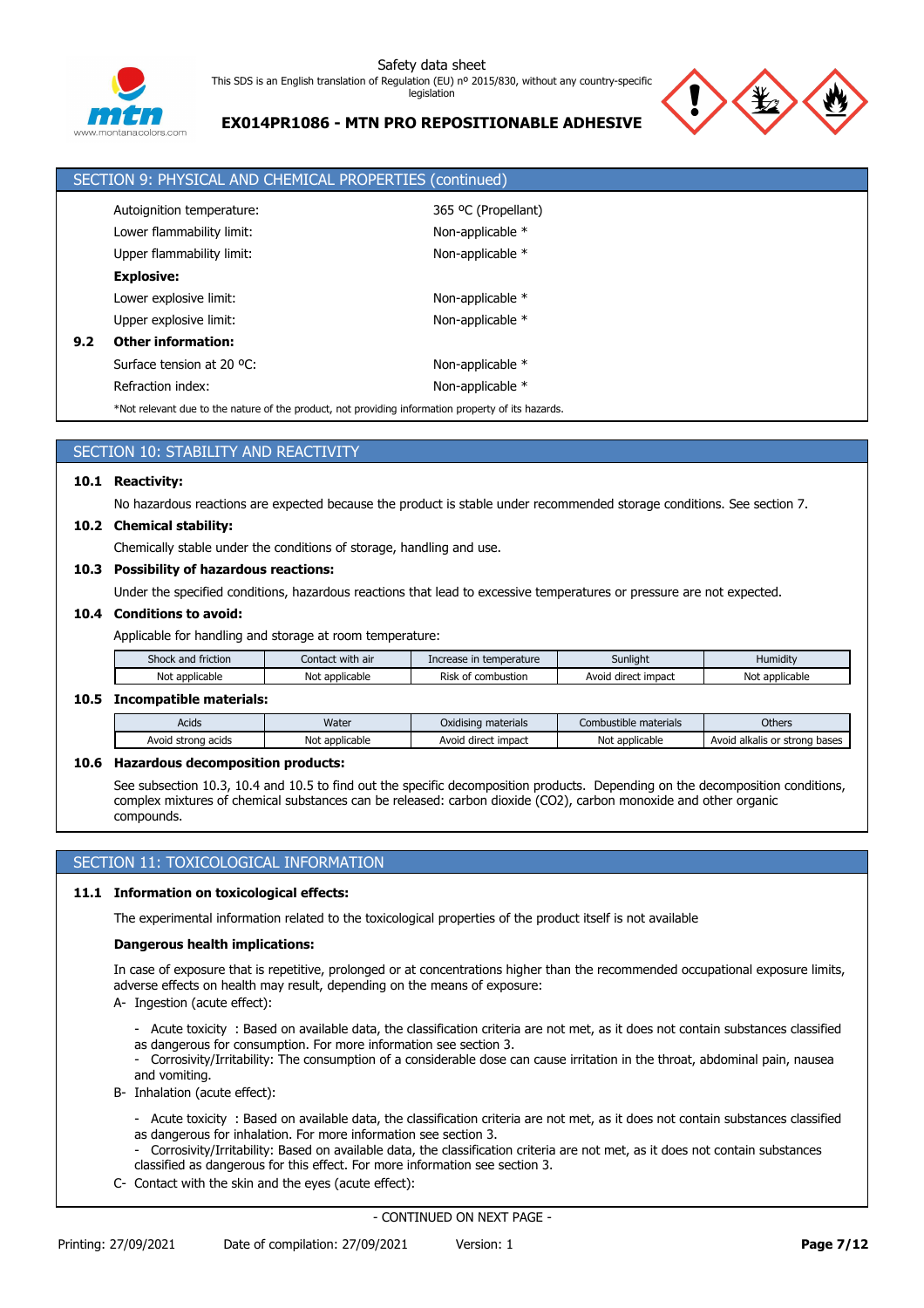



**EX014PR1086 - MTN PRO REPOSITIONABLE ADHESIVE**

# SECTION 11: TOXICOLOGICAL INFORMATION (continued)

- Contact with the skin: Produces skin inflammation.
- Contact with the eyes: Based on available data, the classification criteria are not met. However, it does contain substances classified as dangerous for this effect. For more information see section 3.
- D- CMR effects (carcinogenicity, mutagenicity and toxicity to reproduction):
	- Carcinogenicity: Based on available data, the classification criteria are not met, as it does not contain substances classified as dangerous for the effects mentioned. For more information see section 3.
	- IARC: Hydrocarbons, C6, isoalkanes, <5% n-hexane (3)
	- Mutagenicity: Based on available data, the classification criteria are not met, as it does not contain substances classified as dangerous for this effect. For more information see section 3.
	- Reproductive toxicity: Based on available data, the classification criteria are not met, as it does not contain substances classified as dangerous for this effect. For more information see section 3.
- E- Sensitizing effects:
	- Respiratory: Based on available data, the classification criteria are not met, as it does not contain substances classified as dangerous with sensitising effects. For more information see section 3.
	- Cutaneous: Based on available data, the classification criteria are not met, as it does not contain substances classified as dangerous for this effect. For more information see section 3.
- F- Specific target organ toxicity (STOT) single exposure:

Exposure in high concentration can interfere with the central nervous system causing headache, dizziness, vertigo, nausea, vomiting, confusion, and in serious cases, loss of consciousness.

- G- Specific target organ toxicity (STOT)-repeated exposure:
	- Specific target organ toxicity (STOT)-repeated exposure: Based on available data, the classification criteria are not met, as it does not contain substances classified as dangerous for this effect. For more information see section 3.
	- Skin: Based on available data, the classification criteria are not met. However, it does contain substances which are classified as dangerous due to repetitive exposure. For more information see section 3.
- H- Aspiration hazard:

Based on available data, the classification criteria are not met. However, it does contain substances classified as dangerous for this effect. For more information see section 3.

# **Other information:**

Non-applicable

#### **Specific toxicology information on the substances:**

| Identification                             |                 | Acute toxicity   |        |
|--------------------------------------------|-----------------|------------------|--------|
| Butane                                     | LD50 oral       | >2000 mg/kg      |        |
| CAS: 106-97-8                              | LD50 dermal     | >2000 mg/kg      |        |
| EC: 203-448-7                              | LC50 inhalation | 658 mg/L (4 h)   | Rat    |
| Propane                                    | LD50 oral       | >2000 mg/kg      |        |
| CAS: 74-98-6                               | LD50 dermal     | >2000 mg/kg      |        |
| EC: 200-827-9                              | LC50 inhalation | >5 mg/L (4 h)    |        |
| Isobutane                                  | LD50 oral       | >2000 mg/kg      |        |
| CAS: 75-28-5                               | LD50 dermal     | >2000 mg/kg      |        |
| EC: 200-857-2                              | LC50 inhalation | >5 mg/L (4 h)    |        |
| acetone                                    | LD50 oral       | 5800 mg/kg       | Rat    |
| CAS: 67-64-1                               | LD50 dermal     | 7426 mg/kg       | Rabbit |
| EC: 200-662-2                              | LC50 inhalation | 76 mg/L (4 h)    | Rat    |
| Hydrocarbons, C6, isoalkanes, <5% n-hexane | LD50 oral       | >2000 mg/kg      |        |
| CAS: 64742-49-0                            | LD50 dermal     | >2000 mg/kg      |        |
| EC: 931-254-9                              | LC50 inhalation | $>20$ mg/L (4 h) |        |

# SECTION 12: ECOLOGICAL INFORMATION

The experimental information related to the eco-toxicological properties of the product itself is not available

# **12.1 Toxicity:**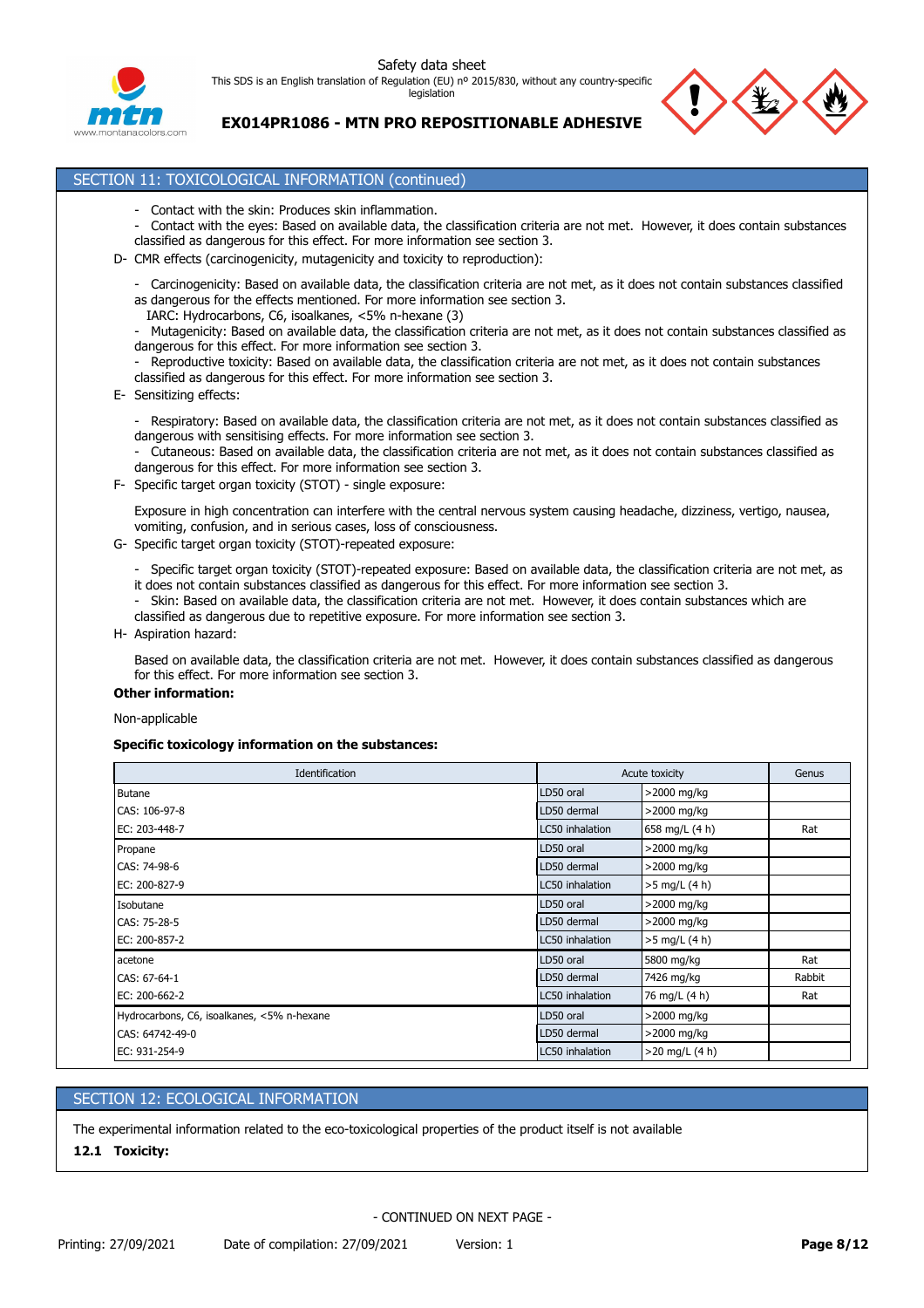



# **EX014PR1086 - MTN PRO REPOSITIONABLE ADHESIVE**

# SECTION 12: ECOLOGICAL INFORMATION (continued) Identification **Acute toxicity** Acute toxicity Species **Genus** Genus Hydrocarbons, C6, isoalkanes, <5% n-hexane LC50 Non-applicable CAS: 64742-49-0 EC50 3.87 mg/L (48 h) Daphnia magna Crustacean EC: 931-254-9 **ECSO** 55 mg/L (72 h) Scenedesmus subspicatus Algae acetone LC50 5540 mg/L (96 h) Oncorhynchus mykiss Fish CAS: 67-64-1 EC50 8800 mg/L (48 h) Daphnia pulex Crustacean EC: 200-662-2 EC50 3400 mg/L (48 h) Chlorella pyrenoidosa Algae **12.2 Persistence and degradability:** Identification **Degradability** Degradability **Degradability** Biodegradability Hydrocarbons, C6, isoalkanes, <5% n-hexane BOD5 Non-applicable Concentration 100 mg/L CAS: 64742-49-0 COD Non-applicable Period 28 days EC: 931-254-9 BOD5/COD Non-applicable % Biodegradable 98 % acetone acetone acetone BOD5 Non-applicable Concentration 100 mg/L CAS: 67-64-1 COD Non-applicable Period 28 days EC: 200-662-2 **BOD5/COD** Non-applicable % Biodegradable 96 % **12.3 Bioaccumulative potential: Identification** Bioaccumulation potential Hydrocarbons, C6, isoalkanes, <5% n-hexane BCF 501  $\text{CAS: } 64742 - 49 - 0$  3.6 EC: 931-254-9 **Potential** High Butane and the state of the state of the state of the state of the state of the state of the state of the state of the state of the state of the state of the state of the state of the state of the state of the state of the CAS: 106-97-8 Pow Log 2.89 EC: 203-448-7 **Potential Moderate** Moderate Moderate Moderate Moderate Moderate Moderate Moderate Propane and a state of the state of the state of the state of the state of the BCF in the state of the state of the state of the state of the state of the state of the state of the state of the state of the state of the st CAS: 74-98-6 Pow Log 2.86 EC: 200-827-9 Potential Low Isobutane and the set of the set of the set of the set of the set of the set of the set of the set of the set of the set of the set of the set of the set of the set of the set of the set of the set of the set of the set of CAS: 75-28-5 Pow Log 2.76 EC: 200-857-2 Potential Low acetone and the set of the set of the set of the set of the set of the set of the set of the set of the set of the set of the set of the set of the set of the set of the set of the set of the set of the set of the set of t CAS: 67-64-1 **Pow Log -0.24** Pow Log -0.24

#### **12.4 Mobility in soil:**

| Identification | Absorption/desorption |                      | Volatility |                                  |
|----------------|-----------------------|----------------------|------------|----------------------------------|
| <b>Butane</b>  | Koc                   | 900                  | Henry      | 96258,75 Pa·m <sup>3</sup> /mol  |
| CAS: 106-97-8  | Conclusion            | Low                  | Dry soil   | Yes                              |
| EC: 203-448-7  | Surface tension       | 1,187E-2 N/m (25 °C) | Moist soil | Yes                              |
| Propane        | <b>Koc</b>            | 460                  | Henry      | 71636,78 Pa·m <sup>3</sup> /mol  |
| CAS: 74-98-6   | <b>Conclusion</b>     | Moderate             | Dry soil   | Yes                              |
| EC: 200-827-9  | Surface tension       | 7,02E-3 N/m (25 °C)  | Moist soil | Yes                              |
| Isobutane      | Koc                   | 35                   | Henry      | 120576,75 Pa·m <sup>3</sup> /mol |
| CAS: 75-28-5   | Conclusion            | Very High            | Dry soil   | Yes                              |
| EC: 200-857-2  | Surface tension       | 9,84E-3 N/m (25 °C)  | Moist soil | Yes                              |
| acetone        | <b>Koc</b>            |                      | Henry      | 2,93 Pa·m <sup>3</sup> /mol      |
| CAS: 67-64-1   | Conclusion            | Very High            | Dry soil   | Yes                              |
| EC: 200-662-2  | Surface tension       | 2,304E-2 N/m (25 °C) | Moist soil | Yes                              |

EC: 200-662-2 **Potential** Low

# **12.5 Results of PBT and vPvB assessment:**

Product fails to meet PBT/vPvB criteria

#### **12.6 Other adverse effects:**

Not described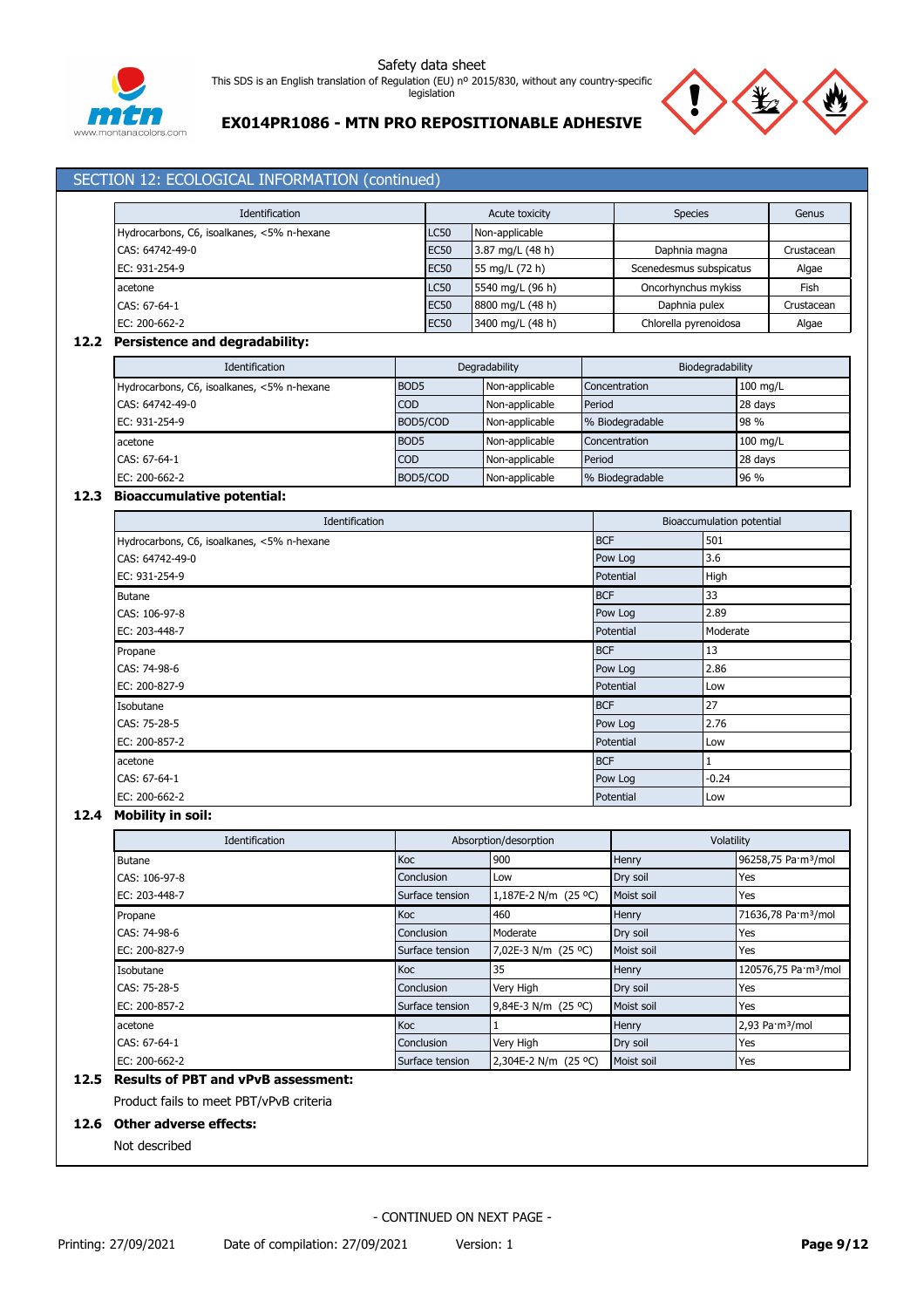



# **EX014PR1086 - MTN PRO REPOSITIONABLE ADHESIVE**

# SECTION 13: DISPOSAL CONSIDERATIONS

### **13.1 Waste treatment methods:**

| Code      | Description                                                                       | (Regulation (EU) No<br>Waste class<br>1357/2014 |
|-----------|-----------------------------------------------------------------------------------|-------------------------------------------------|
| 16 05 04* | I gases in pressure containers (including halons) containing hazardous substances | Dangerous                                       |

### **Type of waste (Regulation (EU) No 1357/2014):**

HP14 Ecotoxic, HP3 Flammable, HP5 Specific Target Organ Toxicity (STOT)/Aspiration Toxicity, HP4 Irritant — skin irritation and eye damage

### **Waste management (disposal and evaluation):**

Consult the authorized waste service manager on the assessment and disposal operations in accordance with Annex 1 and Annex 2 (Directive 2008/98/EC). As under 15 01 (2014/955/EC) of the code and in case the container has been in direct contact with the product, it will be processed the same way as the actual product. Otherwise, it will be processed as non-dangerous residue. We do not recommended disposal down the drain. See paragraph 6.2.

### **Regulations related to waste management:**

In accordance with Annex II of Regulation (EC) No 1907/2006 (REACH) the community or state provisions related to waste management are stated

Community legislation: Directive 2008/98/EC, 2014/955/EU, Regulation (EU) No 1357/2014

# SECTION 14: TRANSPORT INFORMATION

### **Transport of dangerous goods by land:**

With regard to ADR 2021 and RID 2021:

|                                | 14.1 UN number:                                                                | <b>UN1950</b>               |
|--------------------------------|--------------------------------------------------------------------------------|-----------------------------|
|                                | 14.2 UN proper shipping name:                                                  | AEROSOLS, flammable         |
|                                | 14.3 Transport hazard class(es):                                               | $\overline{2}$              |
|                                | Labels:                                                                        | 2.1                         |
|                                | 14.4 Packing group:                                                            | N/A                         |
|                                | 14.5 Environmental hazards:                                                    | Yes                         |
|                                | 14.6 Special precautions for user                                              |                             |
|                                | Special regulations:                                                           | 190, 327, 344, 625          |
|                                | Tunnel restriction code:                                                       | D                           |
|                                | Physico-Chemical properties:                                                   | see section 9               |
|                                | Limited quantities:                                                            | 1 <sub>L</sub>              |
|                                | 14.7 Transport in bulk according                                               | Non-applicable              |
|                                | to Annex II of Marpol and                                                      |                             |
|                                | the IBC Code:                                                                  |                             |
|                                | Transport of dangerous goods by sea:                                           |                             |
| With regard to IMDG 39-18:     |                                                                                |                             |
|                                | 14.1 UN number:                                                                | <b>UN1950</b>               |
|                                | 14.2 UN proper shipping name:                                                  | AEROSOLS, flammable         |
|                                | 14.3 Transport hazard class(es):                                               | $\overline{2}$              |
|                                | Labels:                                                                        | 2.1                         |
|                                | 14.4 Packing group:                                                            | N/A                         |
|                                | 14.5 Marine pollutant:                                                         | Yes                         |
|                                | 14.6 Special precautions for user                                              |                             |
|                                | Special regulations:                                                           | 63, 959, 190, 277, 327, 344 |
|                                | EmS Codes:                                                                     | $F-D, S-U$                  |
|                                | Physico-Chemical properties:                                                   | see section 9               |
|                                | Limited quantities:                                                            | 1 <sub>L</sub>              |
|                                | Segregation group:                                                             | Non-applicable              |
|                                | 14.7 Transport in bulk according<br>to Annex II of Marpol and<br>the IBC Code: | Non-applicable              |
|                                | Transport of dangerous goods by air:                                           |                             |
| With regard to IATA/ICAO 2021: |                                                                                |                             |
|                                |                                                                                |                             |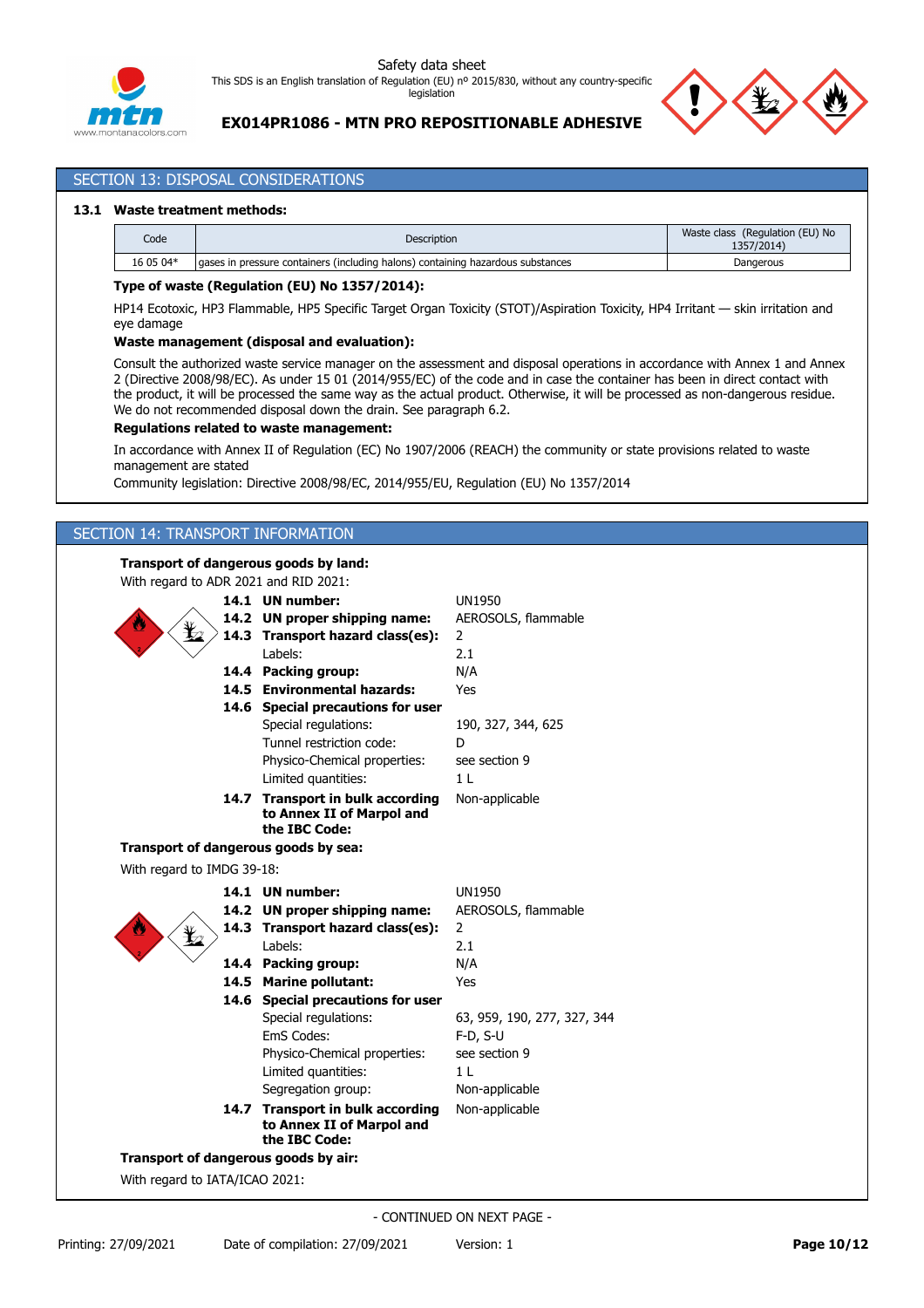



# **EX014PR1086 - MTN PRO REPOSITIONABLE ADHESIVE**

| SECTION 14: TRANSPORT INFORMATION (continued) |                                                                                                                                                                                                                       |                                                                     |  |  |  |
|-----------------------------------------------|-----------------------------------------------------------------------------------------------------------------------------------------------------------------------------------------------------------------------|---------------------------------------------------------------------|--|--|--|
| $\bigstar$<br>W<br>14.4                       | 14.1 UN number:<br>14.2 UN proper shipping name:<br>14.3 Transport hazard class(es):<br>Labels:<br>Packing group:<br>14.5 Environmental hazards:<br>14.6 Special precautions for user<br>Physico-Chemical properties: | UN1950<br>AEROSOLS, flammable<br>2.1<br>N/A<br>Yes<br>see section 9 |  |  |  |
|                                               | 14.7 Transport in bulk according<br>to Annex II of Marpol and<br>the IBC Code:                                                                                                                                        | Non-applicable                                                      |  |  |  |

# SECTION 15: REGULATORY INFORMATION

### **15.1 Safety, health and environmental regulations/legislation specific for the substance or mixture:**

Candidate substances for authorisation under the Regulation (EC) No 1907/2006 (REACH): Non-applicable

Substances included in Annex XIV of REACH ("Authorisation List") and sunset date: Non-applicable

Regulation (EC) No 1005/2009, about substances that deplete the ozone layer: Non-applicable

Article 95, REGULATION (EU) No 528/2012: Non-applicable

REGULATION (EU) No 649/2012, in relation to the import and export of hazardous chemical products: Non-applicable

#### **Seveso III:**

| Section          | Description                  | Lower-tier<br>requirements | Upper-tier<br>requirements |
|------------------|------------------------------|----------------------------|----------------------------|
| P <sub>3</sub> a | <b>FLAMMABLE AEROSOLS</b>    | 150                        | 500                        |
| E <sub>2</sub>   | <b>ENVIRONMENTAL HAZARDS</b> | 200                        | 500                        |

### **Limitations to commercialisation and the use of certain dangerous substances and mixtures (Annex XVII REACH, etc ….):**

Regulation (EU) 2019/1148 on the marketing and use of explosives precursors: Contains acetone. Product under the provisions of Article 9. However, products that contain explosives precursors only to such a small extent and in such complex mixtures that the extraction of the explosives precursors is technically extremely difficult should be excluded from the scope of this Regulation. Shall not be used in:

—ornamental articles intended to produce light or colour effects by means of different phases, for example in ornamental lamps and ashtrays,

—tricks and jokes,

—games for one or more participants, or any article intended to be used as such, even with ornamental aspects.

# **Specific provisions in terms of protecting people or the environment:**

It is recommended to use the information included in this safety data sheet as a basis for conducting workplace-specific risk assessments in order to establish the necessary risk prevention measures for the handling, use, storage and disposal of this product.

## **Other legislation:**

The product could be affected by sectorial legislation

Council Directive 75/324/EEC of 20 May 1975 on the approximation of the laws of the Member States relating to aerosol dispensers

 Commission Directive 94/1/EC of 6 January 1994 adapting some technicalities of Council Directive 75/324/EEC on the approximation of the laws of the relating Member States to aerosol dispensers

 Commission Directive 2008/47/EC of 8 April 2008 amending, for the purposes of adapting to technical progress, Council Directive 75/324/EEC on the approximation of the laws of the Member States relating to aerosol dispensers

Commission Directive 2013/10/EU of 19 March 2013 amending Council Directive 75/324/EEC on the approximation of the laws of the Member States relating to aerosol dispensers in order to adapt its labelling provisions to Regulation (EC) No 1272/2008 of the European Parliament and of the Council on classification, labelling and packaging of substances and mixtures

COMMISSION DIRECTIVE (EU) 2016/2037 of 21 November 2016 amending Council Directive 75/324/EEC as regards the maximum allowable pressure of aerosol dispensers and to adapt its labelling provisions to Regulation (EC) No 1272/2008 of the European Parliament and of the Council on classification, labelling and packaging of substances and mixtures

# **15.2 Chemical safety assessment:**

The supplier has not carried out evaluation of chemical safety.